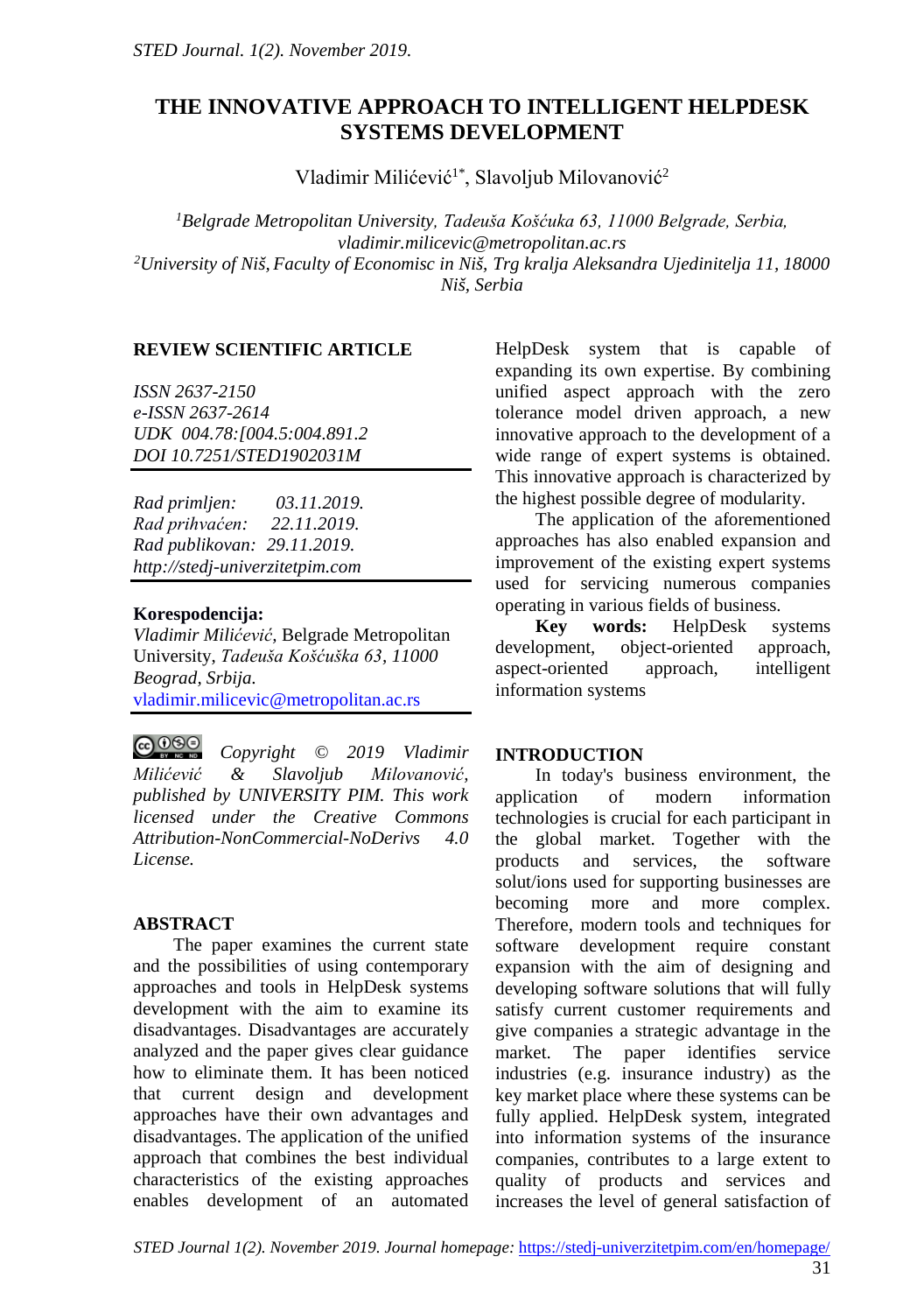employees and service users. For this purpose, tools and techniques for developing intelligent HelpDesk system have been identified through expansion of modern object-oriented technologies by tools that allow the dynamic manipulation of the new knowledge by the information system. Two well-known aspect-oriented approaches have been tested and their dominant characteristics have been combined, thus creating an original unified approach that helped to achieve the intended goals of the paper. In the paper, the implementation of the HelpDesk system in synergy with intelligent programs has been especially considered. The work of such a system is fully automated and expertise is greatly shifted from a man to a computer. By choosing the optimal algorithm for searching a database of questions, HelpDesk system is equipped with a powerful tool – neural network, which fully enables the aforesaid software functionalities.

In that context, the paper is organized in six sections. After introduction section, problem of development of contemporary intelligent information sytems with emphasis on HelpDesk systems is defined. Third section is dedicated to the previous researches of the problem and outline of a new software solution. Fourth section presents innovative development approach based on aspect-oriented software development that enables improvement of contemporary HelpDesk systems. Improvement of intelligent HelpDesk system in the case of insurance company achieved by the innovative development approach is analysed in fifth section. Final section presents conclusions regarding innovative development approach to building contemporary intelligent information systems like the HelpDesk system of insurance company that is taken as a case.

### **DEFINING THE PROBLEM OF INTELLIGENT HELPDESK SYSTEMS DEVELOPMENT**

The last decade brought big changes in how to create and use business software. According to a number of authors (Ballou

2008), business software is the foundation of success in the competitive environment of the global economy. In contemporary industry software, development of software solution, and later its design and implementation, increasingly insist on the use of intelligent computing techniques. The application of these techniques can be found in the solutions to search large databases or Big Data (Curry, Kirda, Schwartz, Stuart, Yoran, 2013), predicting the movements of the major markets (Market Intelligence, 2016), and the transfer of certain management roles to such software systems (Sousa & Effy, 2014).

According to the group of the authors (Dunie, Schulte, Cantara, & Kerremans, 2015), business managers, and experts daily faced with the key challenge. They are expected faster and better decision making to support the modern concept of business - do more for a shorter period of time. Struggling with these challenges is crucial to the implementation of intelligent software solutions to support business operations. Modern information systems use more and more intelligent support for numerous business processes such as automation of hardware; production planning; planning and design of business processes; reducing system complexity; management of financial flows; inventory management; control of equipment and inventory; management of effective communication between employees, etc.

Of particular importance for this work is the identification of options for engagement of intelligent software tools and techniques to support communication between officers of the company and the management of different levels, and between service users and staff. Timely and prompt information in modern business is crucial to quality of this business. The component of information system that enables exchanging of information by scheme question-answer between the experts and other users of the system is called the HelpDesk.

Contemporary HelpDesk systems generally work on such way that the question posted on the page request is forwarded to the appropriate expert to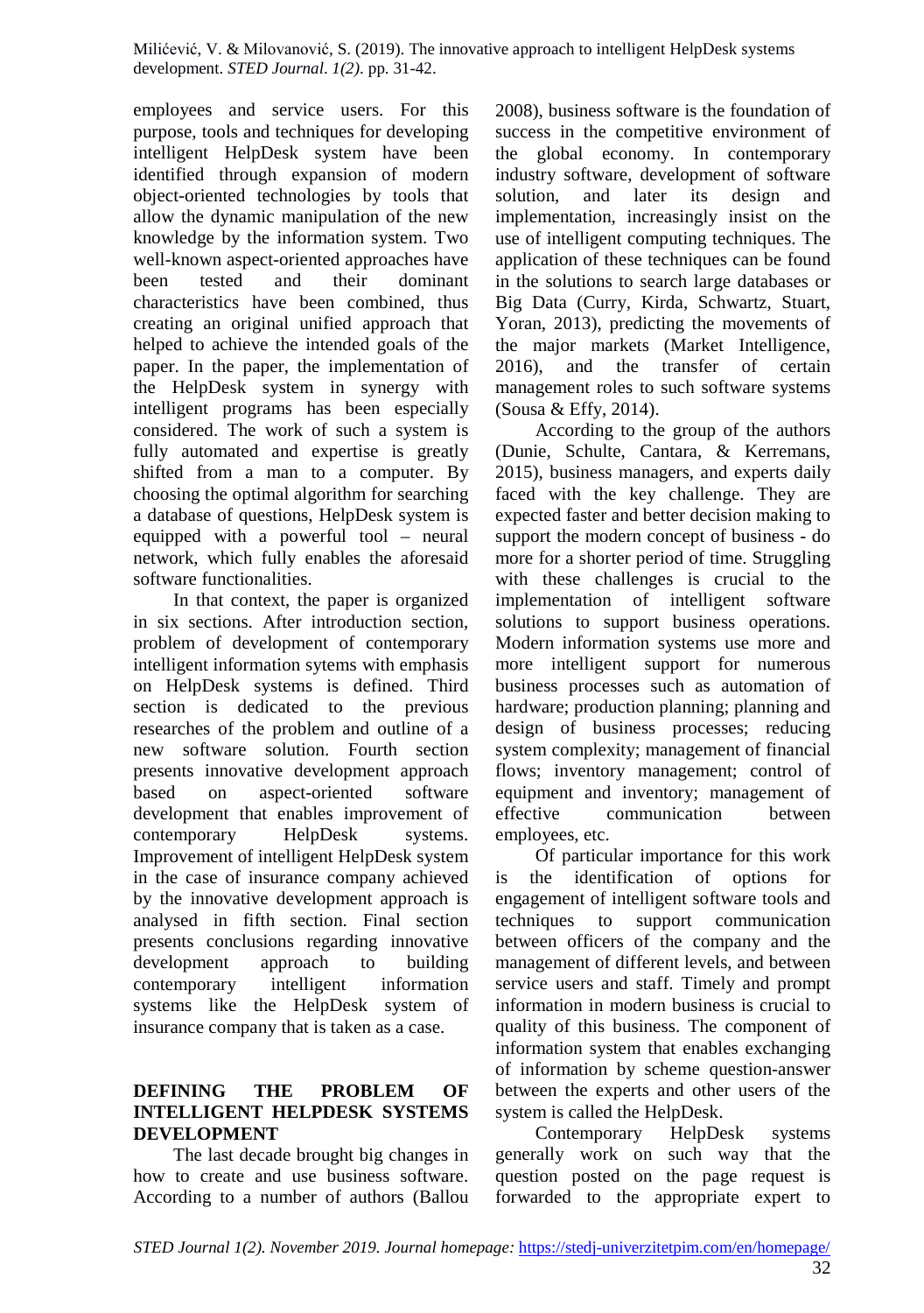review and respond. From the moment of asking questions to get answers may take a long time, and this can result in a delay in the conduct of business, which is in modern business conditions unacceptable. When designing advanced software solutions developers often have tasks that have a common denominator - designed and implemented software must allow minimization of errors in operations caused by human activities and thereby ensure precise placement of current information. Thus, implemented software should provide a strategic advantage to the company that introduced it in its business. Guided by the above theses, this paper has focus on the analysis of the possible directions of improvement of modern HelpDesk system in service areas such as the insurance industry and creating their own solutions for the automation of their operation, relying on intelligent search techniques. Companies in the service areas lack such systems which would enable the identification of patterns of behavior of employees and service users, and therefore efficient management without the need for intervention by the various levels of management. In this way, it opens up a great field of study of intelligent information systems that can independently recognize new facts, create new knowledge based on the facts that automatically can be incorporated into its functionality without the intervention of a software development team. Therefore, it is necessary to innovate approach to the design and coding of application software for HelpDesk systems.

Of particular importance is the search for new tools and techniques which will enable dynamic knowledge management. Contemporary HelpDesk systems usually present the knowledge to users in the form of FAQ (Frequently Asked Questions) library. Enabling dynamic control of knowledge, HelpDesk system will be able to immediately respond to questions without human intervention – expert intervention. Also, by providing pattern - rule class obtained on the basis of existing expertise knowledge base will be able to auto-expand with new specialized rules - rule objects. In this way intelligent information system

capable of self-learning can be structured.

### **PREVIOUS RESEARCHES OF THE PROBLEM AND OUTLINE OF A NEW SOFTWARE SOLUTION**

By the analysis of modern HelpDesk solutions, as well as the current objectoriented software tools, it is possible to reach the following conclusion: the knowledge base of this expert system, where HelpDesk system would find answers to customer questions, can not be created by default *if - then - else* scenario, because it is executable at the level of implementation of the software solution and can not result in the automatic building in of new knowledge into existing software solutions. Thus, the rules must take the form of class i.e. objects in a very loose connection with the class of existing software solutions that make it possible to think about their dynamic implementation in the existing software solution. As a possible direction in which to look for a solution, there is a young technique of designing and programming known as Aspect Oriented Software Development (AOSD), wherein of special relevance is works of the following group of authors:

- 1. The authors gathered around Gregor Kiczales (Kiczales et al. 1997; Kiczales et al. 2001) from Xerox - USA;
- 2. The authors gathered around Kiselev, 2003.
- 3. The authors gathered around Maja D'Hondt and Viviane Jonckers from Vrije University in Brussels, with special emphasis on the work by María Agustina Cibrán (Suvée, Vanderperren, Wagelaar, Jonckers, 2005.; Suvée, Vanderperren, & Jonckers, 2003; Cibrán, Suvée, D'Hondt, Vanderperren, & Jonckers, 2004; Cibrán, D'Hondt, & Jonckers, 2003; Cibran, 2007).

By research and analysis of works of the above-mentioned groups, it is possible to get a starting point for the development process of the planned software solution. The first two groups of authors have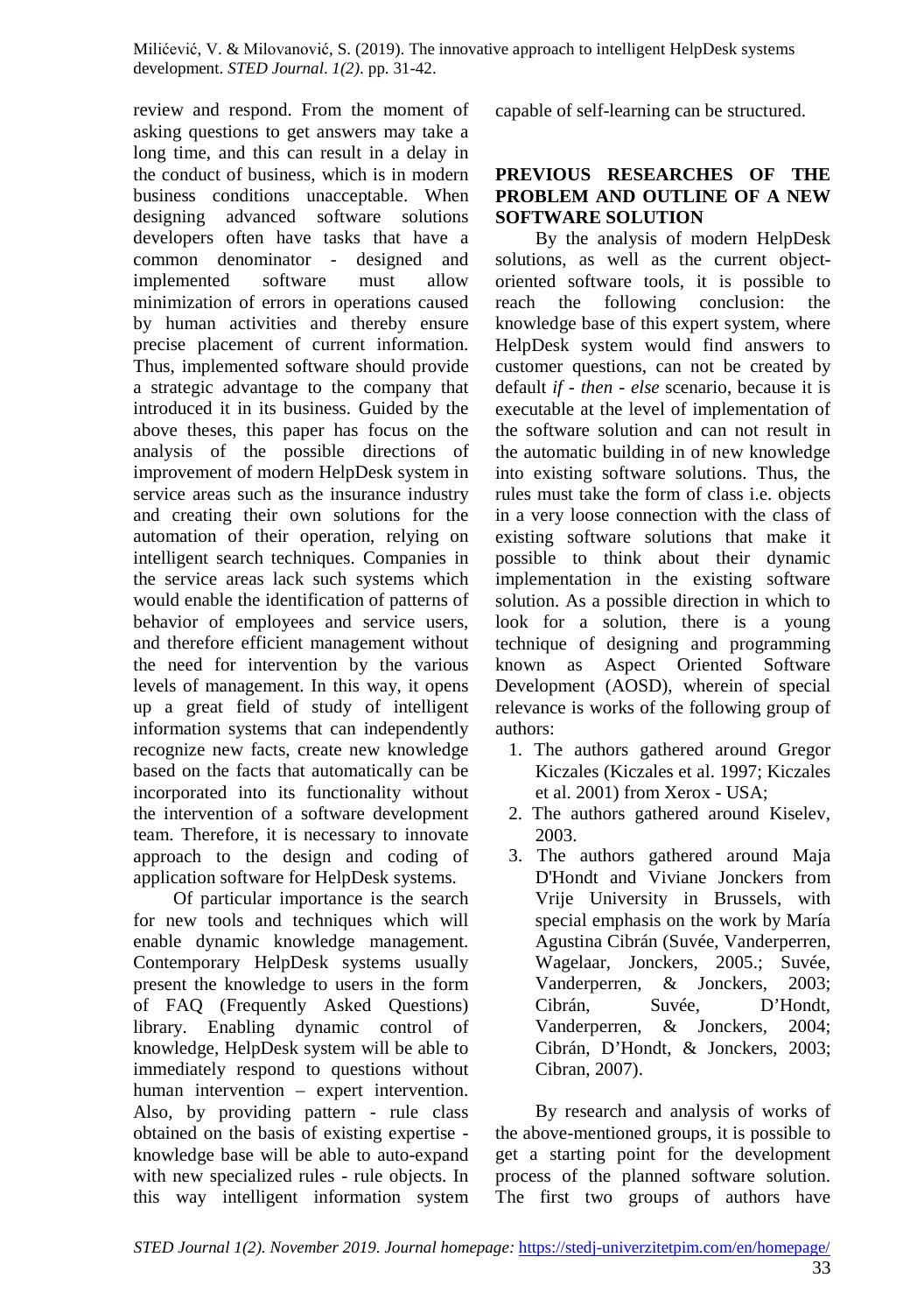experimented with the aspect-oriented tool known as AspectJ. Program code that is obtained by using this tool is almost identical to the Java code, extremely rapidly executed and linked, but had no ability of dynamically binding to an existing application. Detailed analysis of this tool is possible through the research works of the following authors: V.B. Griswold, E. Hilsdale, J. Hugunin, M., Kersten, J. Palm, G. Kiczales and the others from a Xerox Institute in the USA (Kiczales et al., 1997; Hilsdale, & Hugunin, 2004; Kiczales et al., 2001). In addition to these authors, this tool is studied by Hunt, 2006, and Kiselev, 2003. All these authors in their works represent a new form of software called *Council*, which is an innovative answer of the knowledge base on the request of the main control part of software solution. The authors from the Vrije University (Suvée, et al. 2005; Suvée, et al., 2003; Cibrán, et al., 2004; Cibrán et al., 2003; Cibran, 2007), experimented with a code which is known as a JasCo. Its features include: slower connections and execution, but the ability to dynamically binding to the existing software solution in scenarios: *before, around and after*, which are related to the time of application of the rules corresponding to the answer to question that is sent to HelpDesk system.

It is noted that each of these approaches has its advantages and disadvantages. Since it is based on the logic of open source, by additional development it is possible to combine the best individual characteristics and get the ideal tool for coding object rules. Thus, it is possible to use AspectJ as the basis for creating classes and objects rules in HelpDesk knowledge base that is expanded by the possibilities of dynamic application according to these scenarios. This would represent an original solution in the field of Aspect-oriented software development. This approach can obtain the name of the AspectJ  $+$  that was used in this paper. After selecting the optimal tool for the creation of a HelpDesk system knowledge base, it is necessary to define an innovative approach to the development of an information system that would be capable to dynamically manages

its own knowledge. Innovation is reflected in the fact that modern object-oriented tools have not been able to independently cope with these problems, and it is necessary to use certain extensions such as Aspectoriented tools. In this light, the path to the desired software solution is going in the following directions:

- Consideration of the author María Agustina Cibrán (2007), are respected and extended by introducing of a new domain language. At a high level, domain level, rules of HelpDesk knowledge base have been designed and coded by new domain language. By translating domain code in the implementation, we get the code of the highest possible degree of modularity, and this results in a possibility of dynamic integration of rules, tremendous speed of execution of software code and efficient removal of identified errors during testing;
- For searching objects of the knowledge base and discovering new knowledge, monotonic neural networks and optimal training algorithm are programmed. About this issue it is possible to make a detailed analysis on the basis of the work of the following authors: Rojas, 1996. and Cilimkovic, 2011. On the basis of the perceived shortcomings of their approaches and the shortcomings identified during the two years of exploitation of this new intelligent software solution (Milicevic, 2012), it is possible to find a better solution with optimal training algorithm;
- A software component called NDL/Generator that will code newfound knowledge by descriptive domain language is developed;
- A software component called Translator/AspectJ+ which will translate above described code into the objects rules and transfer it to the dynamic incorporation into the knowledge base is developed.

A particular challenge in creating this innovative software solution is to find an optimal algorithm for training of search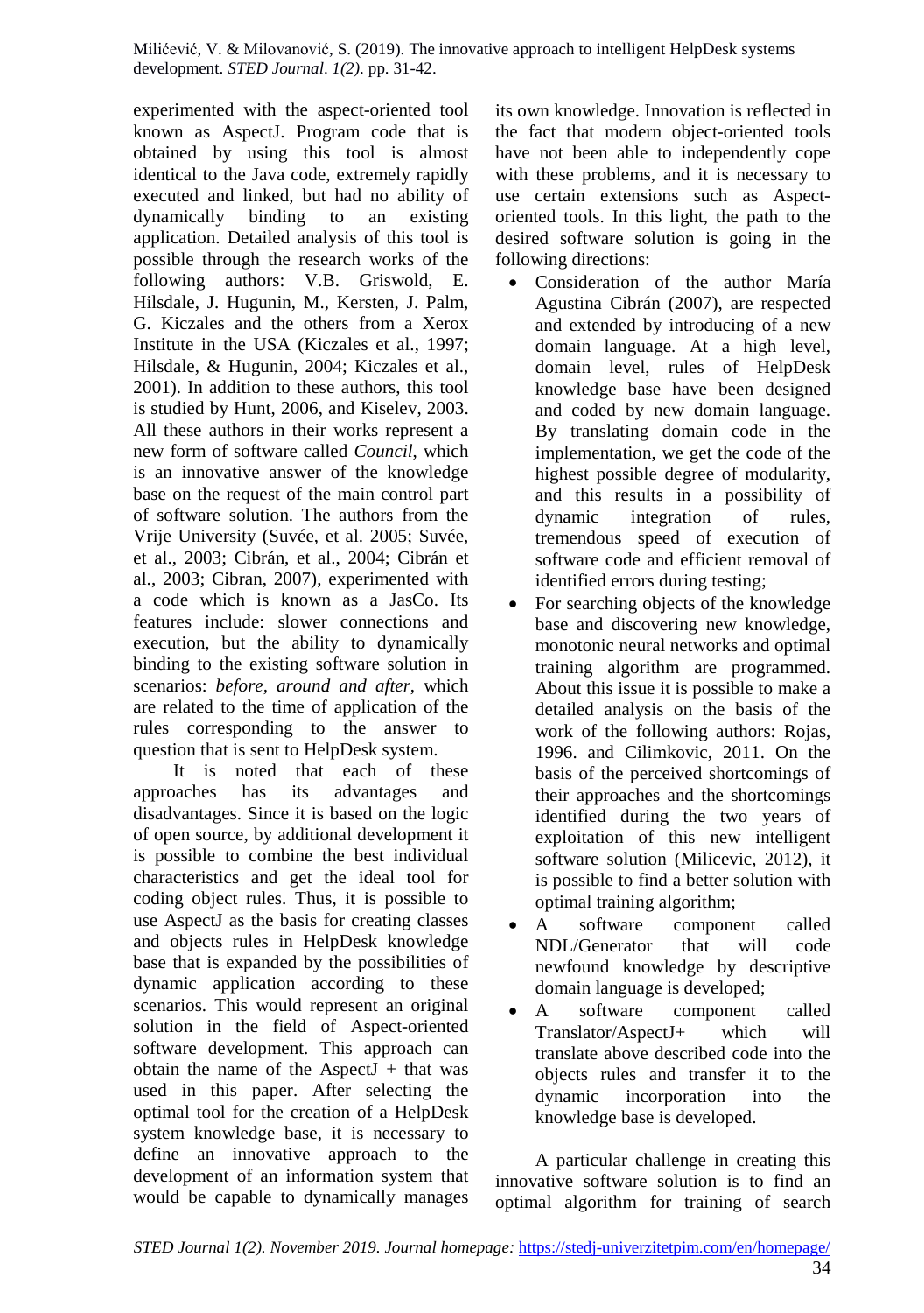mechanism based on the monotonous mathematical function by which weighting factors of nodes in the hidden layer of neural network will be determined. Then, by using statistical tests (by mean square error) it should choose the ideal architecture of search mechanism which is reflected in the optimal number of nodes in the hidden layer of neural network. Of particular interest is the use of the selected search algorithm combined with the principle of recognition of natural languages (adjusted for new domain language rules), Zipf's law and the method of reserved words. Also, in the architecture of the neural network, software details known as *semaphores* (Zelenski, 2008) are built. It will have the task to synchronize processes of search mechanism. This is the way to eliminate the shortcomings identified in the two-year exploitation of this software solution on a large the number of search iterations. In addition, in this paper it is proposed the analysis of the model domain according to MDSD (Model Driven Software Development) approach which will be explained in the following section. All identified class rules from which subsequently objects are created, as well as appropriate links with part of software solutions for knowledge management are coded by domain language, which is very similar to the spoken language. In this way, it is possible the active participation of experts in various fields of software development, but they do not have to be familiar with the tools and programming techniques. This language is indicated as the NDL (New Domain Language) and represents a specialization of high-level language for the application in the coding of knowledge and its distribution through HelpDesk systems. As such, it also represents an original way of applying of high-level language in HelpDesk systems. On its basis, NDL/generator software component is developed. The component has the task to code discovered knowledge by NDL language from sample or set of questions forwarded via the HelpDesk system. The coding of knowledge is done by using the principle of reserved words and

Zipf's law. Also, NDL/generator has the task to transfer this knowledge by translating into the code that corresponds to the programming language with appropriate aspect extensions. By creating NDL/generator it is set the basis for development of software components from the class of translator which directly translates new knowledge into executable program code. As we noted, this software component is called Translator/AspectJ+. With the support of this component, specific software transformation by which NDL code is translated directly into Java code expanded with AspectJ+ functionalities is created. In the research, transformation performances for translating relationships of object rules into Jasco and AspectJ+ aspects of the relationship are specifically tested. The test showed that the new AspectJ+ approach is dominant in terms of stability and speed of execution of software transformation.

### **IMPROVEMENT OF CONTEMPORARY HELPDESK SYSTEMS BY INNOVATIVE DEVELOPMENT APPROACH**

Starting from the settings explained in the previous section, possible ways to improve intelligent HelpDesk systems considering their development based on contemporary and innovative approach has been identified and analyzed. As already mentioned, the improvement of these systems is achieved by the aspect-oriented software development (AOSD). The justification for the introduction of this approach to software development is found in inherited defects which refer to the degree of modularity of software and that the standard object-oriented approach has not been able to completely resolve. Therefore, it is shown that only software solution with a maximum degree of modularity and with minimal connections between their own modules can realize the dynamic expansion of the knowledge base without re-translation of software solutions. Thus, the knowledge base should be organized in the form of a set of classes (the pattern rules) from which it is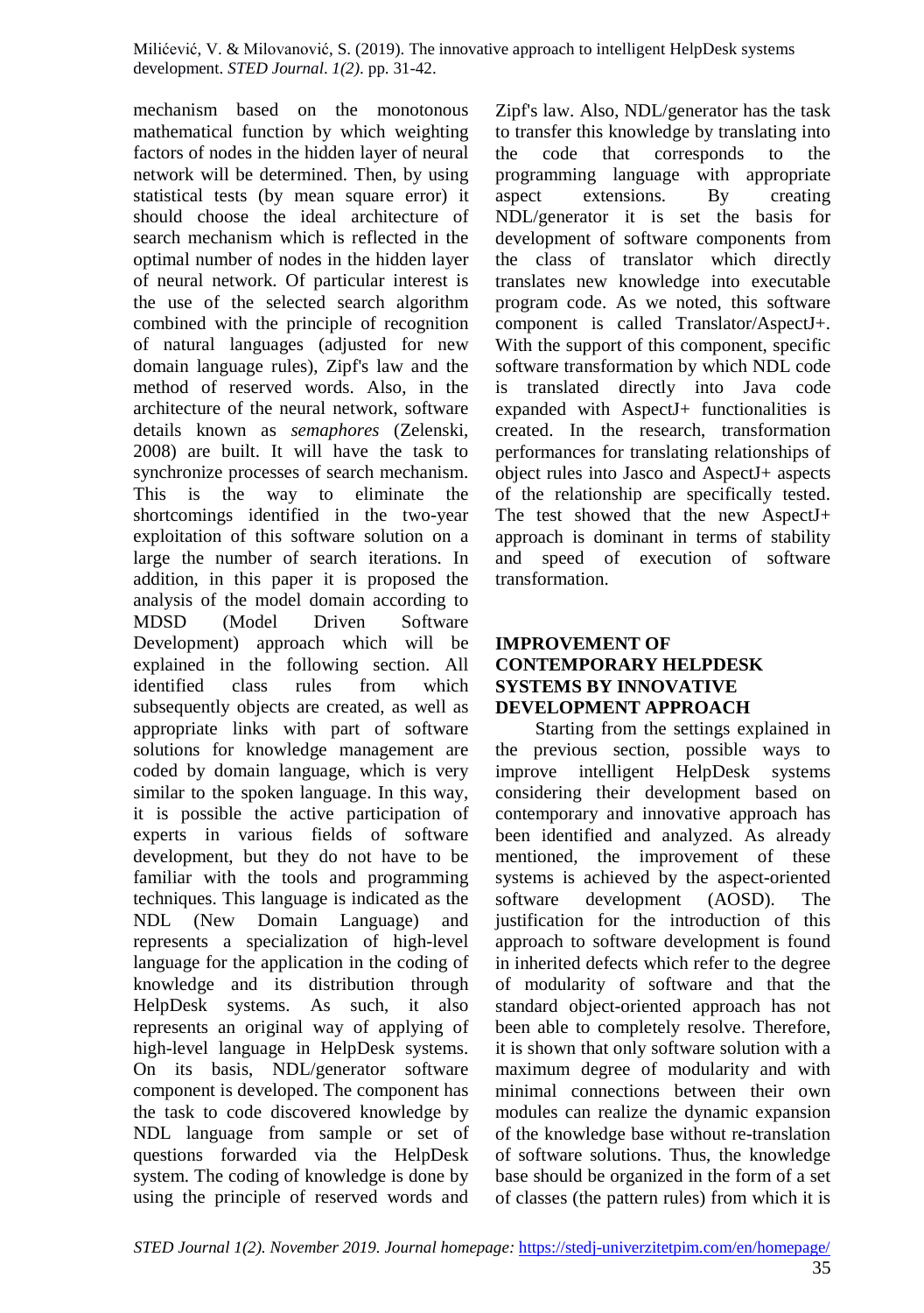possible to create a large number of different objects rules. A particular problem is the realization of objects by which knowledge is connected with the central class of software solution. This is why it is necessary to choose the most suitable aspect-oriented approach that would enable dynamic linking of the new object rule with the application and keeping its pattern in the knowledge base. In this paper, in particular it is shown<br>that the two-existing aspect-oriented that the two-existing aspect-oriented approaches (AspectJ and JasCo) have disadvantages that can be eliminated by combining the best of their individual characteristics. In this way, the original, unified AspectJ + approach is obtained and the definition of object-oriented design pyramid is completed. Of particular importance is the evolution of the software design that relying on AspectJ  $+$  in combination with the analysis of the domain model. The evolution moves the objectoriented software development paradigm from MDE (Model Driven Engineering) approach to MDSD (Model Driven Software Development) approach, which can be illustrated as in Figure 1. However, in order to the definition of this unified approach would be fully completed, it is necessary to investigate the relevant advantages and disadvantages of AspectJ and JasCo approach. The criteria by which these approaches are tested is: performances and the ability of dynamic connection of object rules with the managerial part of software solution. Performances are directly linked to the speed of execution and stability of software solutions and related to the speed of response of a rule from the knowledge base, as well as the total duration of its engagement. It was observed that there is maintenance of proportionality between these quantities, for two different object rules by using a unified AspectJ+ approach. It has been proven that AspectJ aspects of the relationship are activated on average 18% faster than the JasCo aspects. That results in 24% less time on average of total duration of the engagement of object rules linked by AspectJ aspects in comparison to the identical object rules linked by JasCo

aspects. On the other hand, by AspectJ aspects, dynamic linking of new knowledge is impossible to implement, as in the case with JasCo aspects. By redefining AspectJ aspects in a way that gives them the ability to manipulate patterns (classes of object rules) as in the case with JasCo aspects, mentioned disadvantages of AspectJ approach are eliminated. In this way, the original AspectJ+ approach that has negligible worse performance than the original AspectJ approach, but with the possibility of dynamic linking of newly discovered knowledge with part of software solution for knowledge management is obtained. Classes of the new approach are located in Java Web repository and can be freely used when developing various software solutions.

Innovative concept of software design derived from the domain model involves a two-way mode of software development: development of software code based on the model and reengineering model based on changes in the code. This is of particular importance for the development of quality software solutions, because during the process of domain analysis it is possible actively engage experts who better understand the business than programmers and software developers. By defining highlevel language (domain language) on domain level in the form of programming language that is close to english language, the presentation of business rules and their relationship with the core of software solution is allowed. A precise definition of the grammar of the language enables linking of its instructions with instructions built into the appropriate object rules. The linking is achieved by special Java classes that support the software transformation related to translation of model code to executable code of the programming language. This is a key part of improving HelpDesk system, because it sets the basis on which an intelligent algorithm searches the text sample (set of questions) and by a pattern (a set of classes in knowledge base) gives the answer to the question asked via HelpDesk system.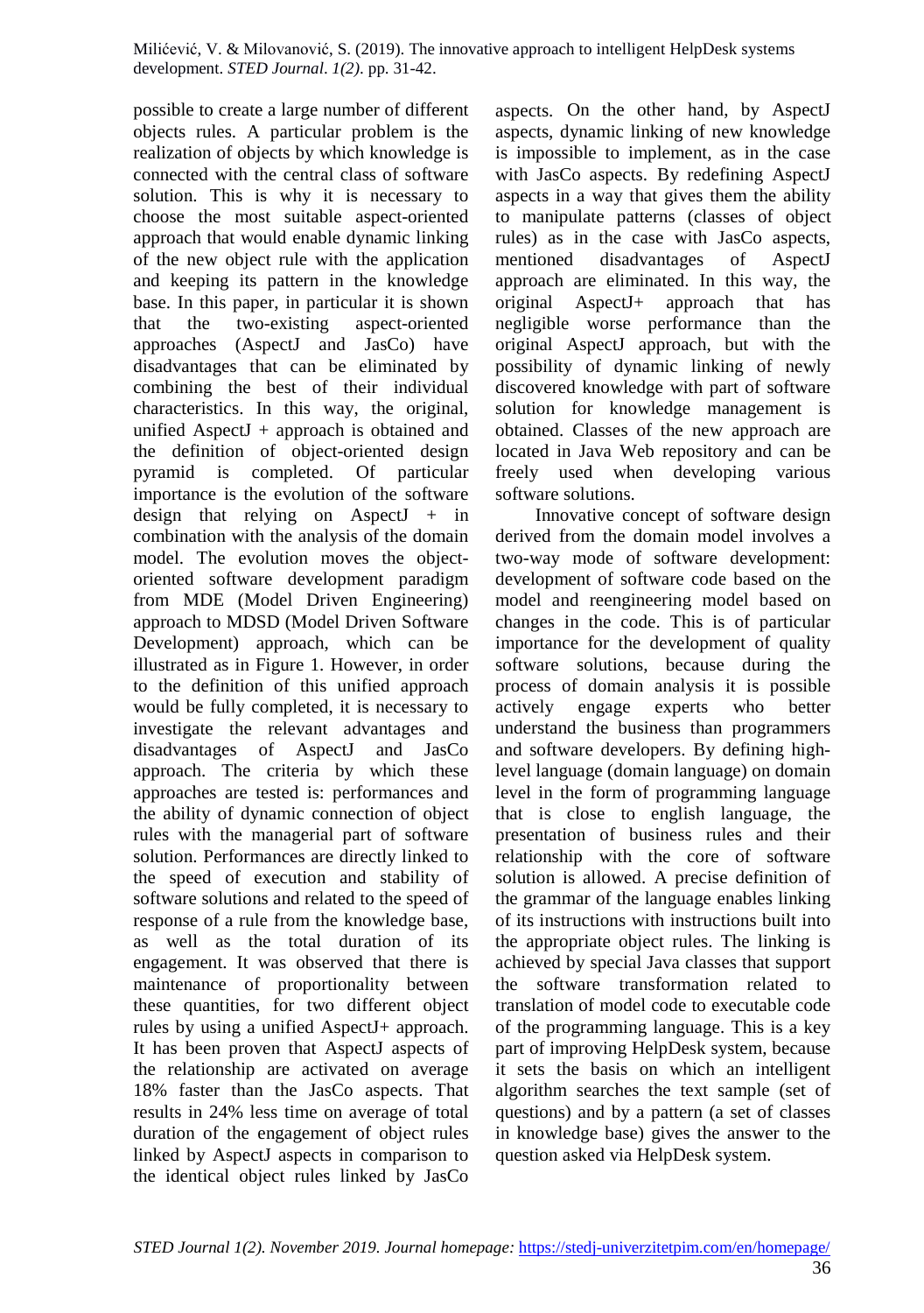

Figure 1. Evolution of the extended pyramid of object-oriented software development

In the development of innovative software solutions for HelpDesk systems, in addition to object rules and links, the concept of the event or a scenario under which the business rule is activated and comes to the application of its logic by central class of software solutions is introduced. To start rules apropos creation of an object rule from the appropriate pattern, the trigger class is used. The trigger class manipulates the following values: activation of the link, time of application of the rule and the time of joining the necessary information to rule. Especially, in order to a text sample (set of questions), through the code of high level, could be expressed as an executable knowledge (classes and rule

objects), it is necessary to define quality and complete set of software transformations for translation of the language domain into the executable Java and AspectJ+ program code. A set of classes enables automatic translation of business rules and links, expressed by domain language, into the corresponding Java object rules and AspectJ+ link aspects. This set of classes builds a unique software component of HelpDesk system, called Translator/AspectJ+. Also, these classes are available to developers via Web Java repository in which are housed after testing. In proving the benefits of this software solution, of particular importance was the performance testing of translator with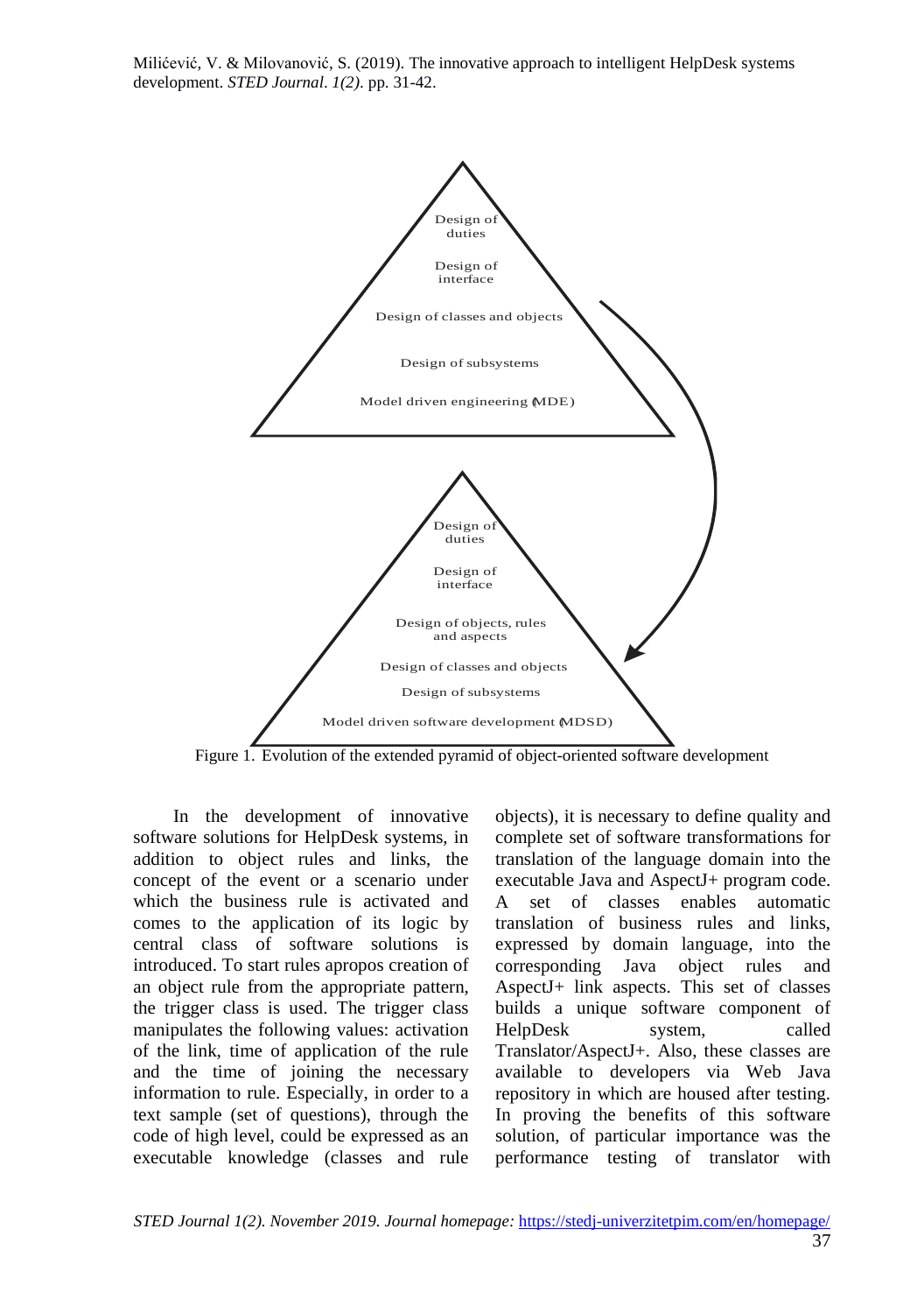AspectJ+ functionalities in relation to the Translator/JasCo which was created on the basis of transformation proposed by Cibran, 2007. It was noted, and shown that AspectJ+ transformations use, on average, about 10% less processor time, which is another advancement in development of the mentioned classes of software solutions. It should be noted that for each of the highlevel NDL instruction, specific transformation is defined. The instructions received their own object-oriented or the aspect-oriented representation considering the instructions of object rules or aspect links, respectively. In particular, during the transformation of high-level code, it is insisted on the management of software exceptions. In the definition of the class of rules, and therefore objects of these classes, the logic of business rules is implemented through software blocks: *try ... catch*. On the basis of the trigger event, the logic of rules is executed with a permanent monitoring of system behavior by appropriate system classes called *listeners*. In this way, the cancellation of the building rules is avoided in the case of unexpected system events, and this results in the improvement of the degree of reliability of classes and appropriate objects of knowledge base. After the presentation of the transformations by which the business rules are translated into objects of rules, and their links to the correspondent aspects, translation of the specific rule by software component of Translator/AspectJ+ is demonstrated. The rule is taken as a question asked through HelpDesk system and analyzed as a text sample. Finally, a business rule is created in the domain language by using software components called NDL/Generator. The output from this set of classes takes a new set of classes (Translator/AspectJ+) that automatically creates executable program code for realizing the answer to this question.

#### **IMPROVEMENT OF INTELLIGENT HELPDESK SYSTEM IN THE CASE OF INSURANCE COMPANY**

Development of intelligent HelpDesk system based on described innovative aspect-oriented approach is demonstrated on the example of company in the field of insurance. In doing so, existing known intelligent software solutions with the perceived shortcomings of the search engine are taken into account. With the aim of eliminating the above drawbacks, competitive software concepts called *semaphores* are included. In addition, the architecture of software solution has the following components:

- $\triangleright$  the server side with the core of application, and databases and knowledge bases;
- $\triangleright$  PC and mobile client side;
- $\triangleright$  backup on the cloud server;
- $\triangleright$  improved search algorithm.

Testing of the functionality of the system is performed by taking concrete rules through HelpDesk system. Two questions are passed through the system with the aim of approving compensation claims from injuries incurred at the workplace and as a result of traffic accidents. The system generated two rules and then sent the answers to the address from which the questions were asked, in a very short period of time. After demonstration of the functionality of automated HelpDesk system, it was necessary to describe a key component of the system which enables search a set of questions and identifying existing and new knowledge. As the ideal solution it is imposed the backwards search algorithm for training a neural network that searches sample. At the outset, it is pointed out the shortcomings of this algorithm, which have been identified through a multiyear exploitation of the specific examples of searching. The main drawback of this algorithm is reflected in the high level of cancellations, after a number of iterations, due to congestion caused by software processes. By integrating the semaphores at key points in the algorithm, we get a complete synchronization of processes, and this results in the execution of the backwards search algorithm, smoothly and without interruption. The special quality to improved the backwards search algorithm gives the fact that after modification, requires 20%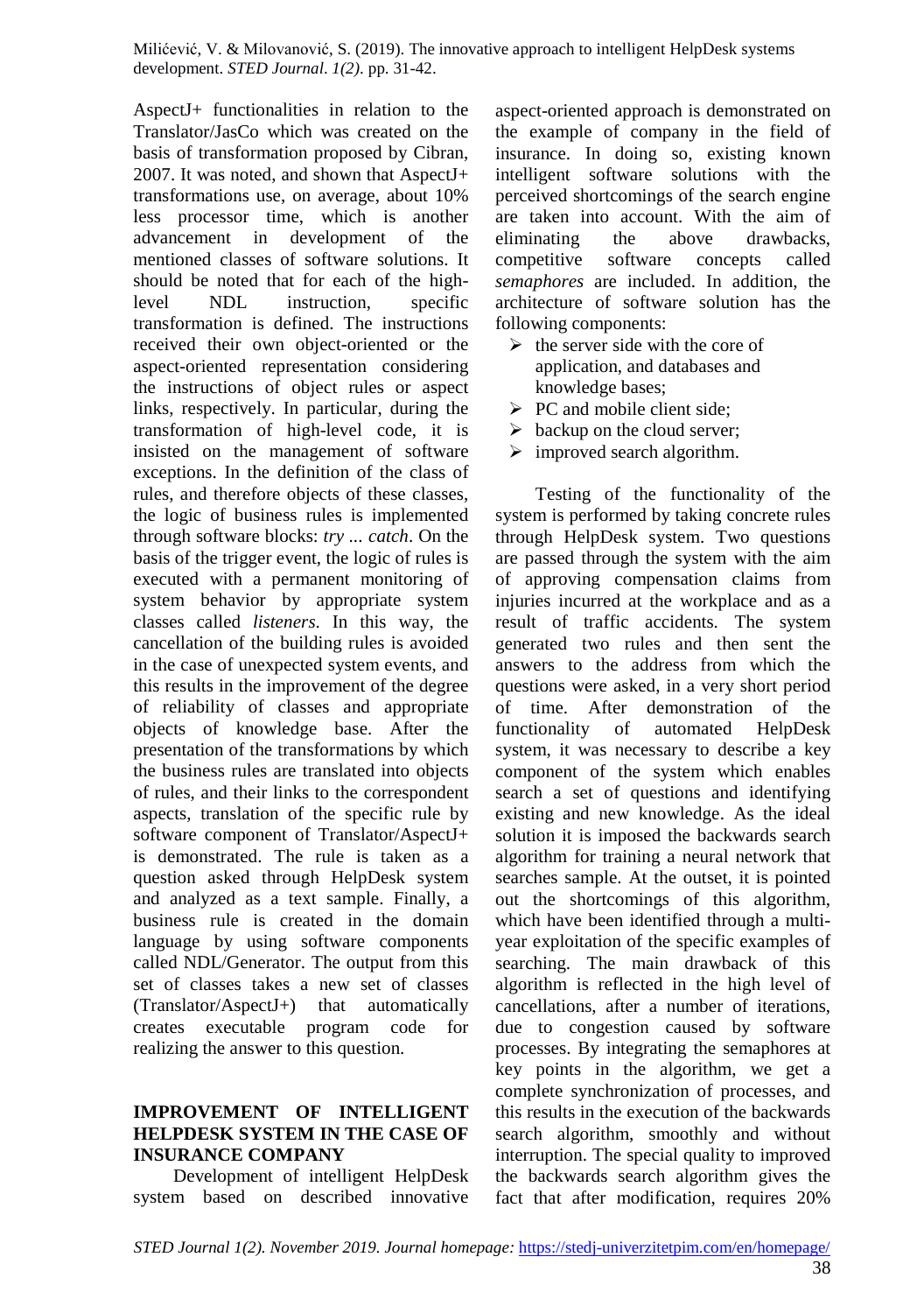fewer neurons, and thus the software instructions, in the hidden layer of the network to perform the same tasks. This represents a significant shift in performance compared to a conventional backwards search algorithm whose implementation can be found in numerous scientific and professional literature and in various examples. In order to provide the necessary maximum degree of modularity of this information system, a tool for objectrelational mapping by which the data retrieved from the database is delivered directly to the objects of core software solution is used. In this way, the traditional relational database management is replaced by the object-relational tool (Hibernate ORM) to achieve the software functionalities. HelpDesk system in the mentioned insurance company has implemented by a prototype method. The first, the functionality of managerial part on the server side of information system was achieved, and subsequently two client components (PC and mobile clients) were implemented. Thus, developed system was tested under two scenarios: 1) the response time to questions asked via the HelpDesk system without intelligent support; 2) response time to questions asked via the HelpDesk system with intelligent support. Through the client software components, the 1000 different questions are sent to HelpDesk system. In the first case, without

intelligent support, about 20% of the total number of questions is not resolved until the end of the current business day and longer. The system with intelligent support has solved all issues by processing which lasted less than 10 minutes. Obviously, the software solution with intelligent search proved dominant qualities that lead to: a higher degree of efficiency and effectiveness of business; lower operating costs; a higher degree of satisfaction of system's users based on higher speed of getting information and a short time of solving their requests etc. Finally, in the case of insurance company, the methodology of development of business software solutions by advanced objectoriented tools with the aspect extensions is demonstrated and the upgraded intelligent HelpDesk system is implemented. In addition, a unified approach to define rule objects through the combination of the dominant characteristics of existing approaches is developed. Therefore, it is possible to extend and improve the existing expert systems by proposed tools and techniques. Also, an innovative approach to the development of a wide range of expert systems is defined. Following figures are showing the process of including dependencies, developed in this approach, which are essential for this type of software solutions.

| Add Dependency          |                              |  |
|-------------------------|------------------------------|--|
| Group ID:               | com.meridian                 |  |
| Artifact ID: aspecjplus |                              |  |
| Version:<br>1.0         | Scope: $\text{compile} \sim$ |  |
| Type:                   | Classifier:                  |  |

Figure 2. Adding of the AspectJ+ prototype dependency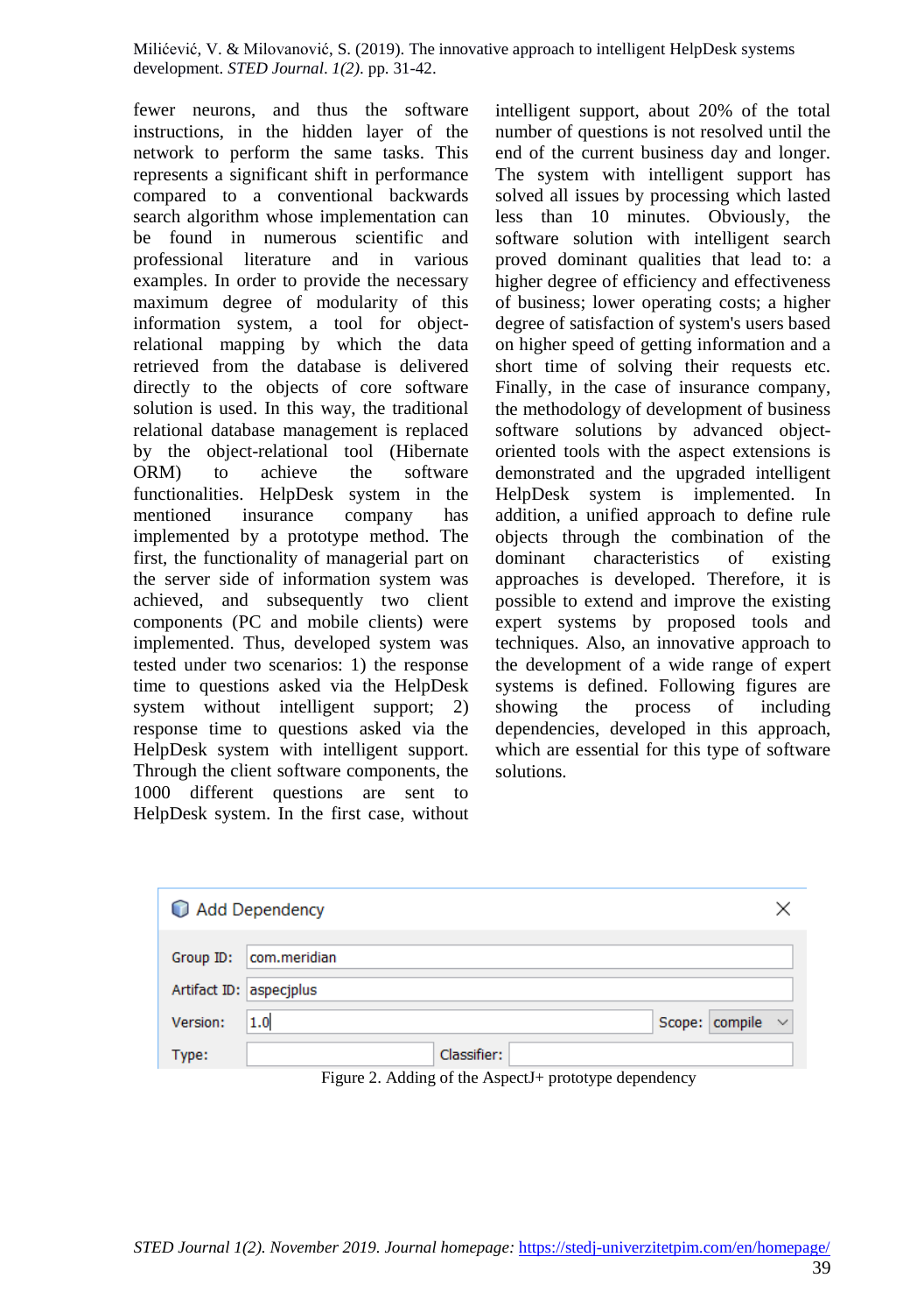```
<dependencies>
    <dependency>
        <groupId>org.hibernate.java-persistence</groupId>
        <artifactId>jpa-api</artifactId>
        <version>2</version>
    </dependency>
    <dependency>
        <groupId>com.meridian</groupId>
        <artifactId>aspectiplus</artifactId>
        <version>1.0</version>
    </dependency>
    <dependency>
        <groupId>javax</groupId>
        <artifactId>javaee-web-api</artifactId>
        <version>7.0</version>
        <scope>provided</scope>
    </dependency>
</dependencies>
```
Figure 3. List of essential dependencies, in code, for this type of software solutions

# **CONCLUSION**

This paper deals with a hybrid intelligent information system capable to automatically recognize new knowledge from the relevant sample (set of questions), to code it and dynamically incorporate into the existing knowledge base (a set of possible answers). The paper is the search for an answer is it possible to provide a technique of designing and programming for the development of information system that from available domain automatically recognizes the new business rules and their relationship, codes them and automatically on the most flexible way, connects them with their own yet functional part for knowledge management.

In this context, of particular importance is the choice of technologies and tools for the development of intelligent HelpDesk system, where two approaches are compared: JasCo and AspectJ. For both approaches, performance of rule response and the duration of the process of rule execution were tested. It is shown that one approach provides better performance (AspectJ) while the second approach (JasCo)

enabled dynamic incorporation of new rule objects in existing software solution. By combining the best individual characteristics of these approaches, the original approach called AspectJ+ is created. This approach also has been tested in the same way as the previous two approaches, with the comparison of performance in relation to JasCo approach. Its features associated with dynamic linking of new knowledge and operational software solutions are adopted.

This paper on the example of HelpDesk system of insurance company showed that it is possible to create intelligent information system that automatically recognizes the new business rules from the available domain and their connections, codes them, and automatically on the most flexible way, links them to its own component of knowledge management. By combining the dominant features of a representative aspectoriented approaches to the development of information systems it is possible to develop improved tool for solving problem of connection of rules with the core of system. Design based on the latest MDSD approach provides expression of executable rules of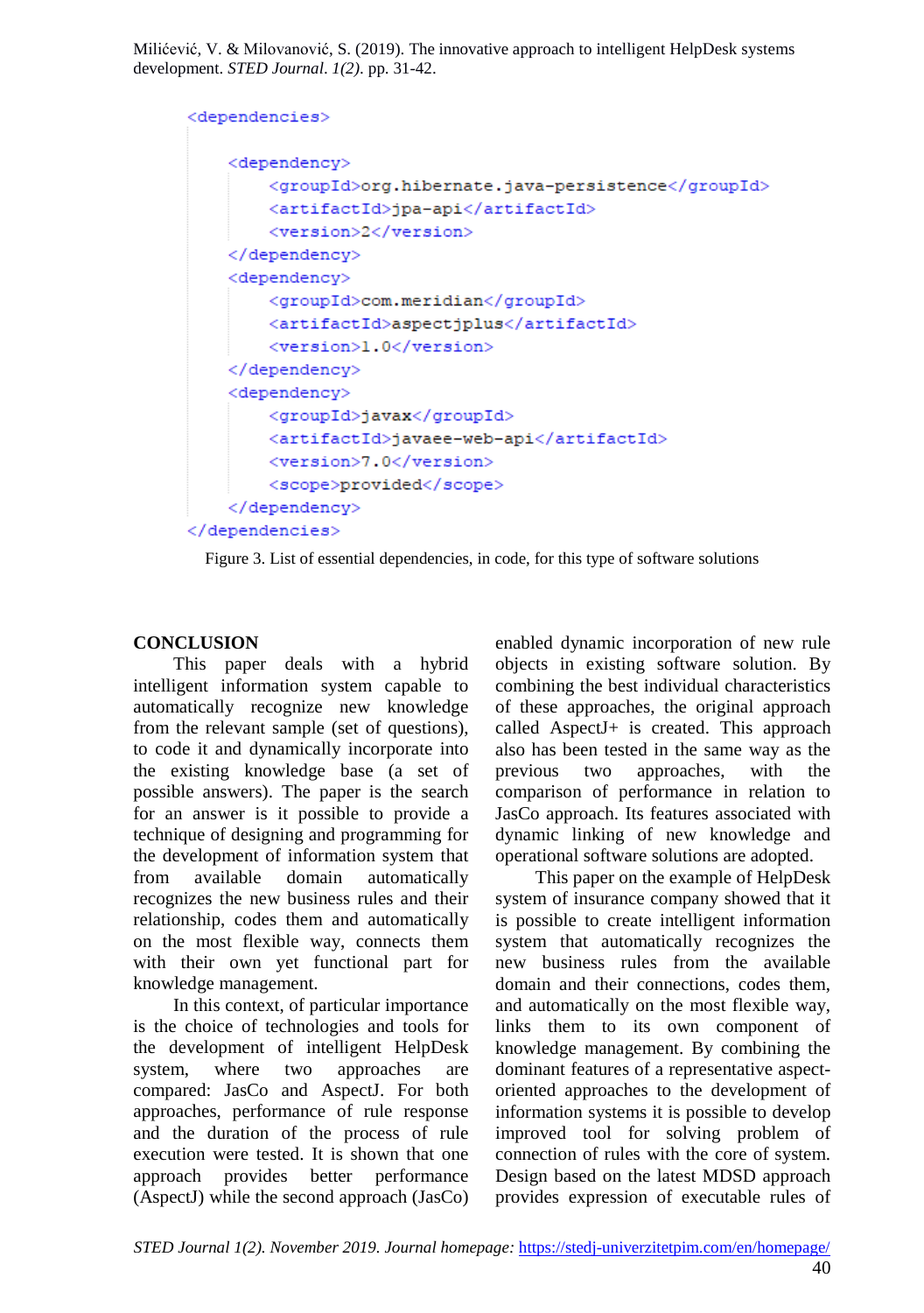high level and the corresponding connections.

In addition, the paper has shown that an effective connection and the highest level of modularity can be provided through encapsulation of rules and connections in Java rule objects and AspectJ+ connection aspects. By backward search algorithm that is improved by application of semaphores, and the method of reserved words, it is possible to train a neural network to automatically identify the business rules from the relevant sample.

#### **REFERENCES**

- Ballou, M.C. (2008). *Improving Software Quality to Drive Business Agility*. IDC – White Paper.
- Cibran, M. (2007). Connecting High-Level Business Rules with Object-Oriented Applications: An approach using Aspect-Oriented Programming and Model-Driven Engineering. *Phd Tesis Universiteit Brussel*.
- Cibrán, M. A., D'Hondt, M., & Jonckers, V. (2003). Aspect-oriented programming for connecting business rules. In *Proceedings of the 6th International Conference on Business Information Systems* (Vol. 6, No. 7, p. 24). Colorado Springs, USA.
- Cibrán, M. A., Suvée, D., D'Hondt, M., Vanderperren, W., & Jonckers, V. (2004). Integrating Rules with Object-Oriented Software Applications using Aspect-Oriented Programming. In *in Proc. of the 5th Argentine Symposium on Software Engineering (ASSE'04),*  Córdoba, Argentina.
- Cilimkovic, M. (2011). Neural Networks and Back Propagation Algorithm. Institute of Technology Blanchardstown, Blanchardstown Road North Dublin, 15.
- Curry, S., Kirda, E., Schwartz E., Stuart W., & Yoran, A. (2013). *Big Data Fuels Intelligence-Driven Security.* RSA Security Brief.
- Hilsdale, E., & Hugunin, J. (2004). Advice weaving in AspectJ. In *Proceedings of the 3rd international conference on*

*Aspect-oriented software developpment* (pp. 26-35). ACM.

- Hunt, J. (2006). Aspect oriented programing with Java. http://www.theregister.co.uk/2006/10/2 6/aspects\_java\_aop/. Accessed 20 July 2017.
- Kiczales, G., Hilsdale, E., Hugunin, J., Kersten, M., Palm, J., & Griswold, W. G. (2001). An overview of AspectJ. In *European Conference on Object-Oriented Programming* (pp. 327-354). Springer, Berlin, Heidelberg.
- Kiczales, G., Lamping, J., Mendhekar, A., Maeda, C., Lopes, C., Loingtier, J. M., & Irwin, J. (1997). Aspect-oriented programming. In *European conference on object-oriented programming* (pp. 220-242). Springer, Berlin, Heidelberg.<br>lev, I., (2003). Aspect-oriented
- Kiselev, I., (2003). *Aspect-oriented programming with AspectJ.* Carmel, Indiana: Sams Publishing.
- Market Intelligence, (2016). http://www.dobney.com/market\_intelli gence.htm. Accessed 14 July 2017.
- Milićević, V. (2012). *Doprinos razvoju inteligentnog računarskog sistema baziranog na pristupu poslovnih pravila.* PhD Thesys. Faculty of Management, Sremski Karlovci, Serbia.
- Rojas, R., (1996). The Backpropagation Algorithm, Chapter 7: *Neural Networks* (pp. 151-184). Berlin: Springer-Verlag.
- Dunie, R., Schulte, W. R., Cantara, M. & Kerremans, M. (2015). *Magic Quadrant for intelligent business process management suites.* Gartner Inc.
- Sousa, K., Effy, O. (2014). Management Information Systems. Cengage Learning, Inc. United States.
- Suvée, D., Vanderperren, W. & Jonckers, V. (2003). JAsCo: an aspect-oriented approach tailored for component-based software development. In *Proceedings of the 2nd international conference on Aspect-oriented software developpment* (pp. 21-29). ACM.
- Suvée, D., Vanderperren, W., Wagelaar, D., Jonckers, V. (2005). There Are No Aspects. Electronical Notes in

*STED Journal 1(2). November 2019. Journal homepage:* <https://stedj-univerzitetpim.com/en/homepage/>